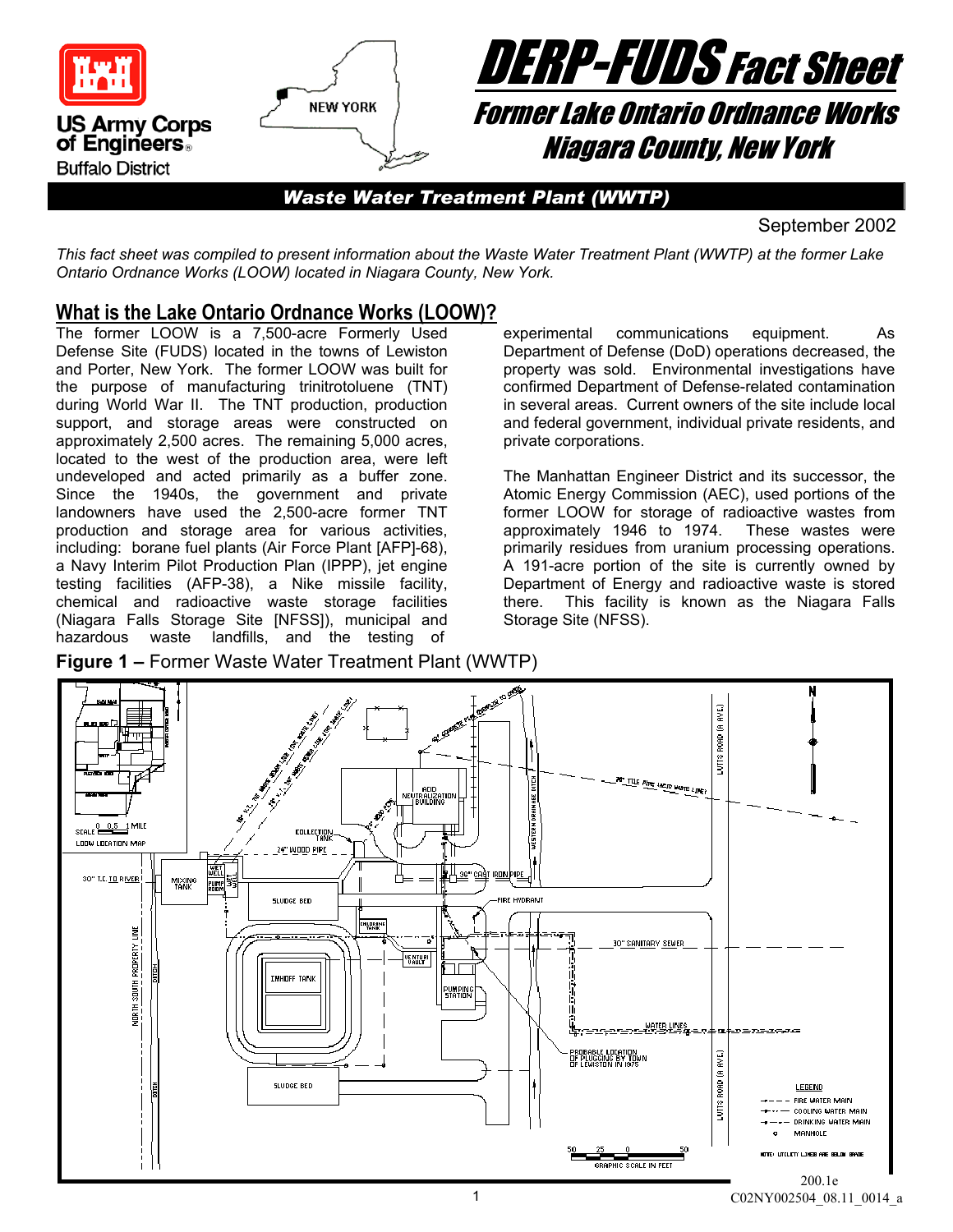## **Where is the Waste Water Treatment Plant?**

The WWTP is located approximately one half mile south of Balmer Road. The WWTP is approximately 22 acres in size. The property is currently owned by the Town of Lewiston. It is surrounded by Chemical Waste Management (CWM) property to the north and east, NFSS property to the south, and a Niagara Mohawk power easement to the west (See Figure 1 Inset).

The WWTP property was designated as Vicinity Property "X" by the Department of Energy (DOE). This designation is used when discussing the investigations and cleanup in this area by DOE.

### **What was it used for by DoD?**

The WWTP handled sanitary waste and production waste from acid sewers and TNT washing facilities. The WWTP contained a pumping station, Imhoff tank, two sludge beds, a Venturi vault, a chlorination tank, an acid neutralization building, a collection tank and a final mixing tank. The plant was transferred to the Atomic Energy Commission (AEC) in 1946 and was subsequently sold to the Town of Lewiston in 1974 (See Figure 1).

### **What is it used for now?**

The plant is currently unused and has been idle since the 1970s.

## **What investigations have DOD/DOE conducted in this area? What were the results of these investigations?**

#### **Preliminary Contamination Assessment Report (PCA), Acres International Corp., 1992**

In 1992, the DOD (USACE) conducted a preliminary assessment of the site. This investigation included the collection of sewage (aqueous), sludge, and surface soil samples from several areas of the former WWTP, and at three locations along the western drainage ditch located east of the acid neutralization building. Samples were analyzed for chemical contamination. Some of the sludge, sewage, and soil samples were also submitted for explosives analysis.

The WWTP samples showed results that were consistent with other areas of the site which had low concentrations of polyaromatic hydrocarbons (PAHs) and phthalates. Metals concentrations were similar to background. Some of the sludge samples showed elevated levels of volatile organic compounds (VOCs), PAHs, polychlorinated biphenyls (PCBs), metals, and explosives. Asbestos was also found in this area.

The sample results from this investigation were compared to published health and environmental risk data to determine whether these chemicals had to potential to adversely impact human health and/or the environment. No unacceptable risk was found.

#### **Department of Energy Investigations**

The DOE (USACE) conducted a radiological survey of Vicinity Property "X" (WWTP) in August 1983. The objective of this survey was to provide a comprehensive assessment of the radiological conditions and associated potential health effects, if any, on property "X". There were several small areas of contamination that were cleaned up by the DOE. This property was certified as free of radiological waste by the DOE in a report published in 1992. This certification precludes the WWTP from further consideration under the FUSRAP program.

#### **Phase I Remedial Investigation (RI), EA Engineering, Science, and Technology, 1998**

The DOD (USACE) conducted a Phase I RI in 1998. This investigation included the collection of soil and groundwater samples from the WWTP area. Although several samples showed slight elevations of VOC and metals, this area was determined to be ineligible for further investigation for chemical contamination due to potential site impacts from non-DOD activities.

#### **Interim Remedial Action (IRA), 1999-2001**

In 1999, the DOD (USACE) began an IRA to address immediate hazards in the TNT waste line on site. During this IRA, all sections of the waste line were addressed by excavation or cleaning. The WWTP property was included in this remedial action. During this project, the TNT waste lines near the WWTP were power washed and the mixing tank was demolished.

### **What hazards currently exist on site?**

This site contains several open pits that present a falling and/or drowning hazard. There is also friable asbestos on site. There may also be explosive wastes on site.



**Photo 1** shows the Acid Neutralization Building that includes falling/drowning hazards, physical hazards due to structural instability, a possible explosive hazard, and friable asbestos.